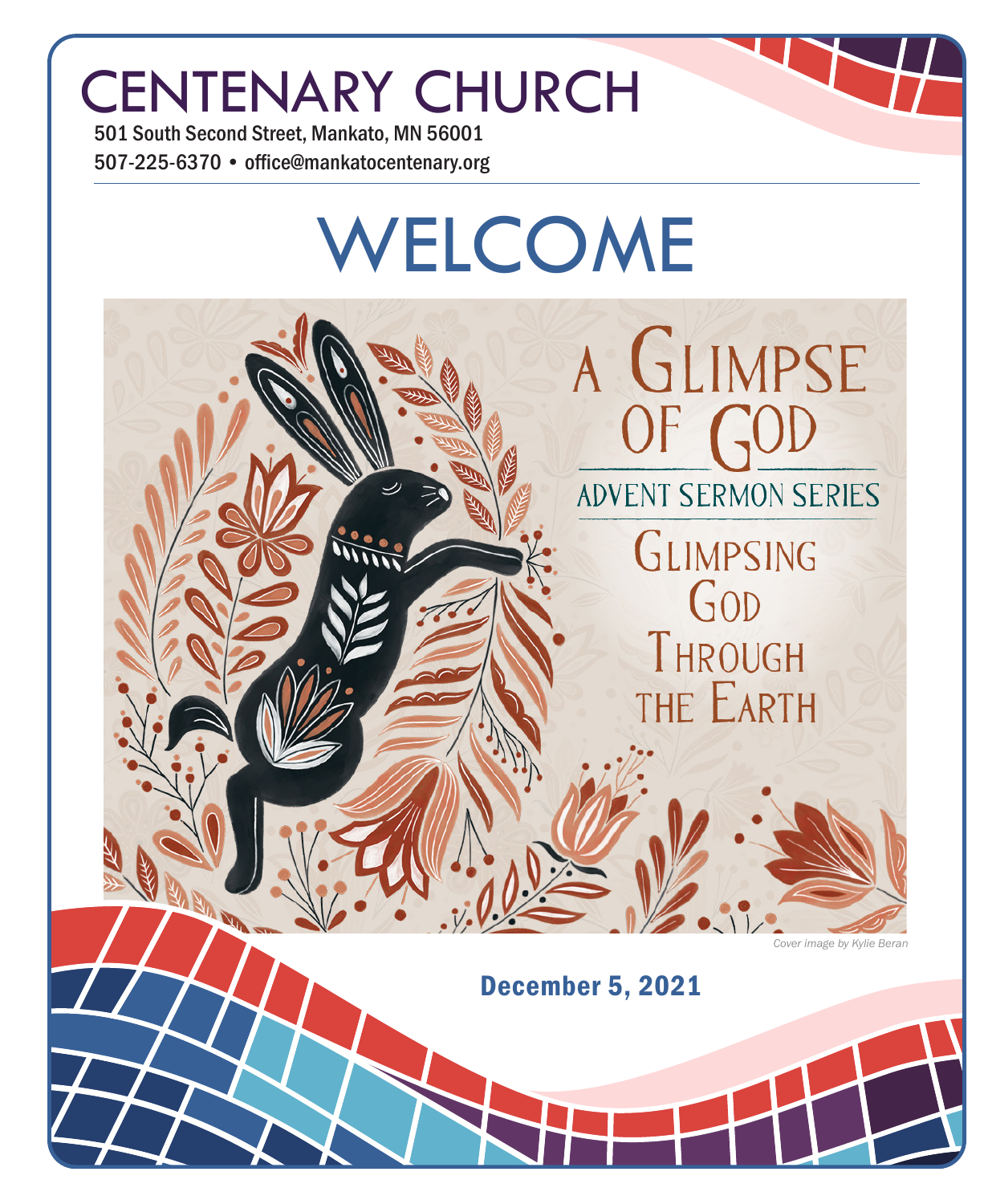### Everyone Is Welcome

We are glad that you are here and invite you to fill out the Connect Card that is in your bulletin. Please note the prayer requests and connections opportunities on the back of the card. Completed Connect Cards may be placed in the offering plate as you leave today.

Join us for coffee and donuts after the service.

Centenary United Methodist Church is a member of the Reconciling Ministries Network. Centenary has made a commitment to intersectional LGBTQ justice, and affirms that everyone is beloved and celebrated in our ministry.

### **Announcements**

#### Adult Class with Pastor Michelle

Join Pastor Michelle and others on Wednesday nights at 6:30 p.m. via zoom for a class called "Embodied: Scriptural and Theological Perspectives on the Bodies of Humans and of the Earth." Sign up by contacting Pastor Michelle at Michelle@MankatoCentenary.org or Join the Zoom Meeting at https://us02web.zoom.us/j/85914353655 Meeting ID: 859 1435 3655 Or call: (312) 626-6799, 85914353655#

Eyeglasses Donation Since we are pondering how we glimpse God this season, we are collecting old eyeglasses so we can help others see as well. There is a basket near the nametags on Sunday morning, or you can bring them into the office Wednesday or Friday mornings.

#### Holy Grounds Christmas Gifts This

season, we want to extend the Christmas spirit to our Holy Grounds guests! Between now and December 21st, we will be taking donations of \$25 gift cards from downtown stores. You can drop off or mail the gift cards to the church and we will distribute them in a gift bag during breakfast at Christmas.

**Holy Grounds Fundraiser At Holy** Grounds, we serve a warm breakfast to 40-50 people 6 mornings a week, but Holy Grounds is about more than just the food. Holy Grounds provides a tangible way for us to live out the gospel call to love our neighbors as ourselves. Your gift helps Centenary to continue to love our neighbors by feeding people's minds, bodies, and spirits. We couldn't do it without your support. You can bring a gift marked for Holy Grounds with you to a worship service, deliver it to the church office, or mail it. To donate online, visit www.mankatocentenary.org/holy-grounds

#### No-Rehearsal Christmas Pageant with Cocoa, Carols, and Hot

Chocolate Join us December 22nd at 7:00 p.m. for the annual Christmas Pageant. Afterwards, we'll gather around a bonfire in the parking lot to sing carols and drink hot cocoa.

**Christmas Eve Services** We invite you to our Christmas Eve Services on Friday, December 24th at 3:00 p.m. and again at 5:00 p.m. Both services will be the same. You will also be able to view the Christmas Eve Service online, on the hour, starting at 3:00 p.m. at www.MankatoCentenary.org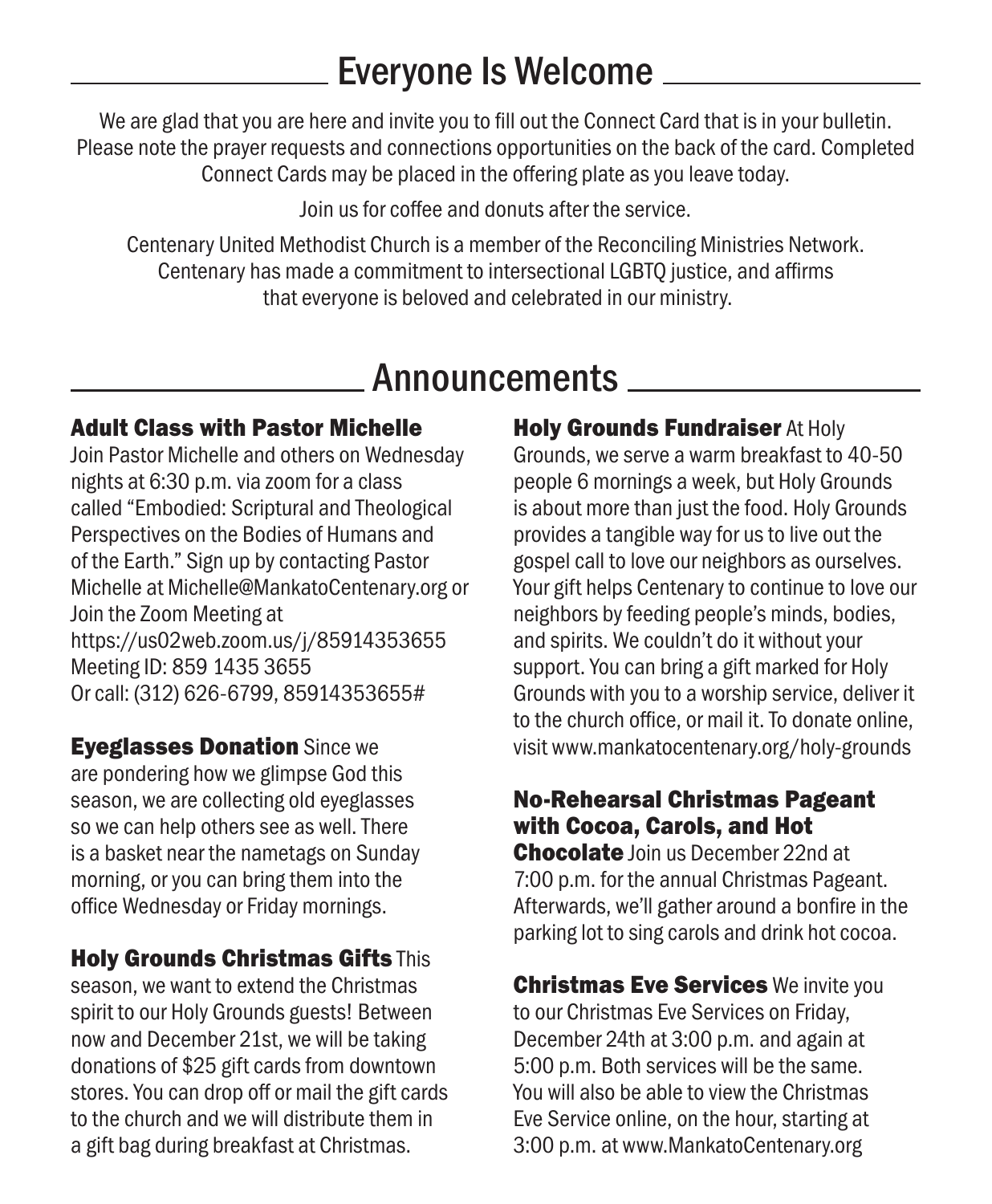### Order of Service

*Ask an usher for assistance with hearing devices and large print bulletins.*

| <b>Prelude</b>                     |                                 | <b>Kristy Gilberts</b>            |  |
|------------------------------------|---------------------------------|-----------------------------------|--|
| <b>Welcome &amp; Announcements</b> |                                 |                                   |  |
| <b>Candle Lighting</b>             |                                 | Tim Berry and Kathy Rhodes        |  |
| <b>Opening Song</b>                | O Come, O Come Emmanuel         | arr. Lindberg                     |  |
| <b>Prayers of the People</b>       |                                 |                                   |  |
| <b>Children's Time</b>             |                                 |                                   |  |
| <b>Opening Hymn</b>                | Angels From the Realms of Glory | words: Montgomery<br>music: Smart |  |

#### Lord's Prayer

Our Father, who art in heaven, hallowed be thy name. Thy kingdom come, thy will be done, on earth as it is in heaven. Give us this day our daily bread. And forgive us our trespasses, as we forgive those who trespass against us. And lead us not into temptation, but deliver us from evil. For thine is the kingdom, and the power, and the glory forever. Amen.

#### Unison Prayer *(Susan Palo Cherwein)*

Blessed are you, O Lord our God, Ruler of the universe, for you spoke and the world was created; your Word set the planets and stars in their spiral dance through space, and gave the universe; your Word joined the atoms in their spiral dance through matter, and gave life; and because we kept misunderstanding the words, you sent the Word. Your Word entered our journey through time and gave love. Your Word formed, filled, freed, fulfilled, transformed. Amen.

| <b>Special Music</b>     | I Wonder As I Wander                   | Appalachian Carol             |  |  |
|--------------------------|----------------------------------------|-------------------------------|--|--|
| A Reading From John 1:10 |                                        |                               |  |  |
| <b>Sermon</b>            | <b>Glimpsing God Through the Earth</b> | <b>Rev. Michelle Hargrave</b> |  |  |
| <b>Communion</b>         |                                        |                               |  |  |
| <b>Closing Hymn</b>      | It Came Upon the Midnight Clear        | words: Sears<br>music: Willis |  |  |
| <b>Benediction</b>       |                                        |                               |  |  |
| <b>Postlude</b>          | Welcome to Our World                   | by Rice                       |  |  |